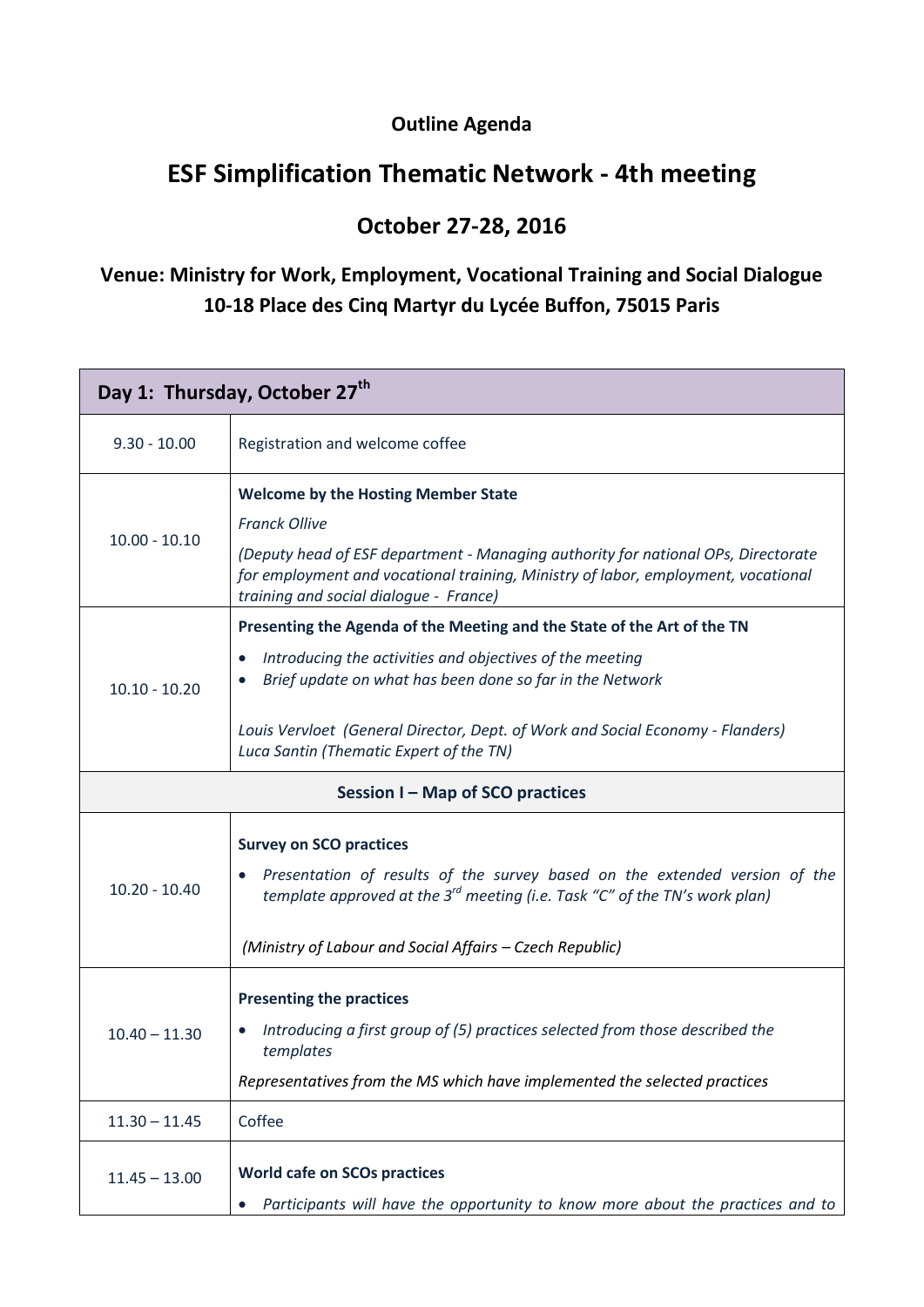|                                 | share their experiences and points of view on the concrete implementation of<br>SCOs. MS will be divided into small groups and a "table" will be set up around each<br>practice.<br>Group discussion                                                                                                                                  |  |
|---------------------------------|---------------------------------------------------------------------------------------------------------------------------------------------------------------------------------------------------------------------------------------------------------------------------------------------------------------------------------------|--|
| $13.00 - 14.30$                 | Sandwich lunch                                                                                                                                                                                                                                                                                                                        |  |
| Session II - Sub-themes         |                                                                                                                                                                                                                                                                                                                                       |  |
| $14.30 - 15.15$                 | <b>Legal Harmonization and Gold Plating</b><br>Presenting the results of the survey on "How can the lack of legal harmonization<br>and gold plating represent an obstacle for a wider and better use of SCOs" (i.e.<br>Task "D" of the TN's work plan)<br>(Jenni Hyvärinen, Ministry of Employment and Economy - Finland)             |  |
| $15.15 - 16.00$                 | Introducing new sub-themes for the TN<br>State Aids (introduced by France)<br>Vouchers (introduced by Greece - tbc)                                                                                                                                                                                                                   |  |
| $16.00 - 16.30$                 | Coffee                                                                                                                                                                                                                                                                                                                                |  |
| Session III - Developing the TN |                                                                                                                                                                                                                                                                                                                                       |  |
| $16.30 - 17.30$                 | Co-planning the next TN Meetings and actions:<br>Setting up a dedicated meeting with Auditors<br>Developing a practical discussion on Art. $14(1)$ – also including the analysis of<br>fiches that have been already approved or are about to be approved<br><b>National Networks</b><br>Other ideas and proposals coming from the MS |  |
| 19:30                           | Dinner                                                                                                                                                                                                                                                                                                                                |  |